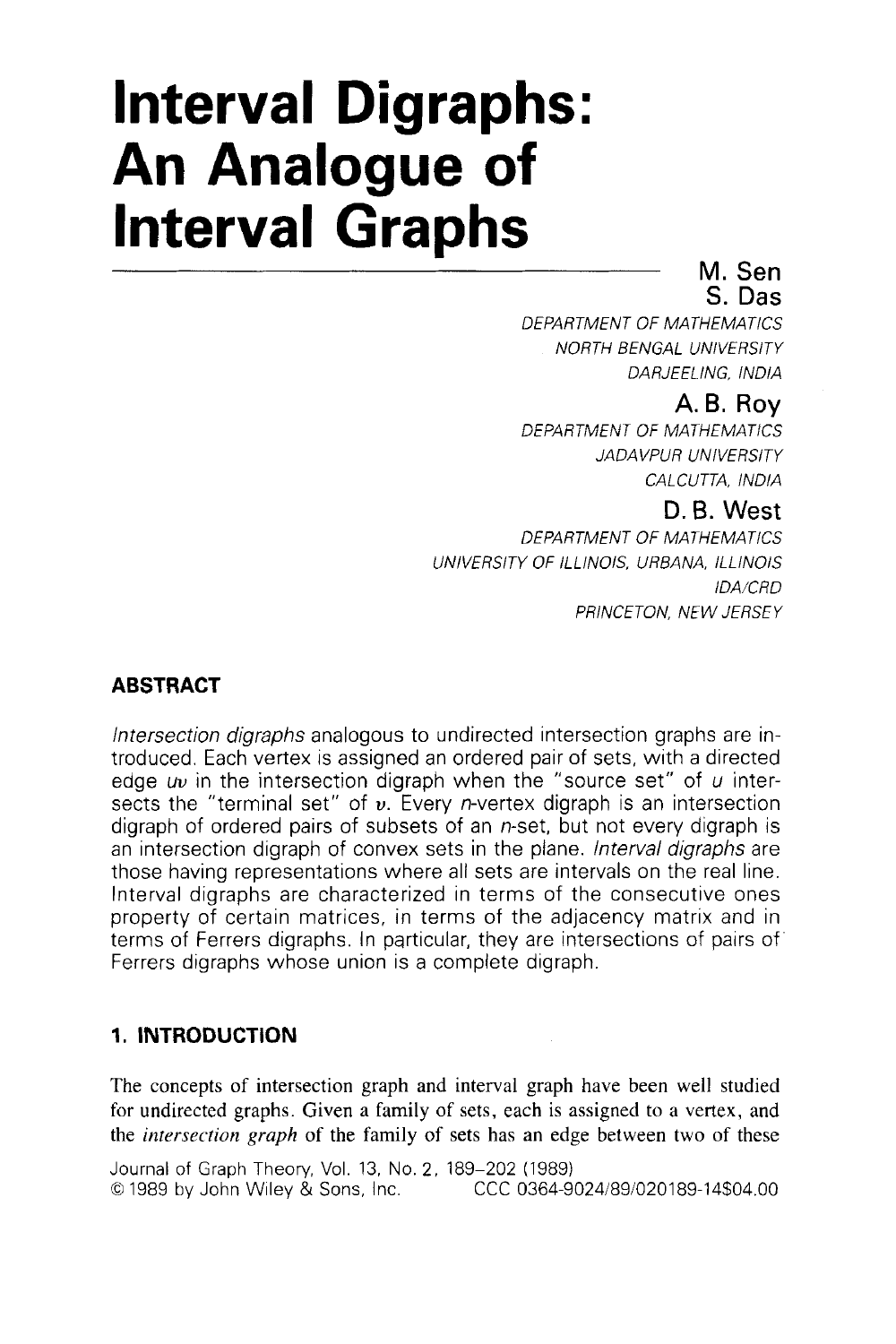vertices if and only if the corresponding sets intersect. **A** graph is an *interval gruph* if it is the intersection graph of a family of intervals on the real line. Interval graphs have a long and rich history. **A** recent issue of *Discrete Mathematics* **151** was dedicated to papers on this subject, and additional references can be found therein.

In this paper, we introduce and study a natural analogue of these concepts for directed graphs *D* (henceforth "digraphs") with vertex set V and edge set *E.* We consider a family V of ordered pairs of sets, and to each ordered pair we assign a vertex  $v$ . The first set assigned to  $v$  is called its *source set*  $S_v$ , and the second is its *terminal set* (or *sink set) T,.* The *intersection digraph* of a family of ordered pairs of sets is the digraph such that  $uv \in E$  if and only if  $S_u \cap T_v \neq \emptyset$ . Note that loops are allowed, but there are no multiple edges. By analogy with interval graphs, we define an *intervul digraph* to be an intersection digraph of **a**  family of ordered pairs of intervals on the real line; i.e., each source set and terminal set is an interval.

Several characterizations are known for interval graphs 18,9,12]; our aim in this paper is to give analogous characterizations for interval digraphs. Fulkerson and Gross [S] defined a 0,l -matrix to have the *consecutive ones property for rows* if its columns can be permuted so that the ones in each row appear consecutively. They proved that a graph is an interval graph if and only if the incidence matrix between its vertices and maximal complete subgraphs has the consecutive ones property for rows. In Section 3, we obtain a similar characterization for interval digraphs using a simultaneous consecutive ones property for the rows of two incidence matrices.

**A** class of intersection digraphs was introduced and studied by Maehara [ 13 J. He defined a *pointed set* to be a set S with a distinguished "base point"  $b \in S$ . Phrased in our terminology, he defined the *catch digraph* of **a** family of pointed sets  $\{(S_v, b_v)\}\)$  to be the intersection digraph in which the source set for *v* is  $S_v$ and the sink set is  $b_v$ ; i.e.,  $uv \in E$  if and only if  $b_v \in S_u$ . When the source sets are required to be intervals, this is a class of interval digraphs. Note that  $b_v \in S_v$ forces a loop at each vertex. Dropping the requirement  $b_n \in S_n$  yields an intermediate family between the catch digraphs of intervals and the general interval digraphs; we call these *intervul-point digraphs.* 

Recall that the *adjacency matrix*  $A(D)$  of a digraph *D* with vertices numbered  $v_1, \ldots, v_n$  is the 0,1-matrix with a 1 in position *i*, *j*-if and only if  $v_i v_j$  is an edge. Maehara characterized the catch digraphs of families of pointed intervals as those whose adjacency matrix has the consecutive ones property for rows, *withour allowing column permutations.* (Actually, his definition of catch digraph discards loops, and his characterization then adds a loop at each vertex before testing for consecutive ones.) In Section 3, we characterize the interval-point digraphs; dropping the requirement  $b_v \in S_v$  corresponds to allowing column permutations in testing for the consecutive ones property of the adjacency matrix.

In Section **4 we** obtain more difficult characterizations of interval digraphs. We show that *D* is an interval digraph if and only if *A(D)* has (independent) row and column permutations so that every 0 can be replaced by one of  $\{C, R\}$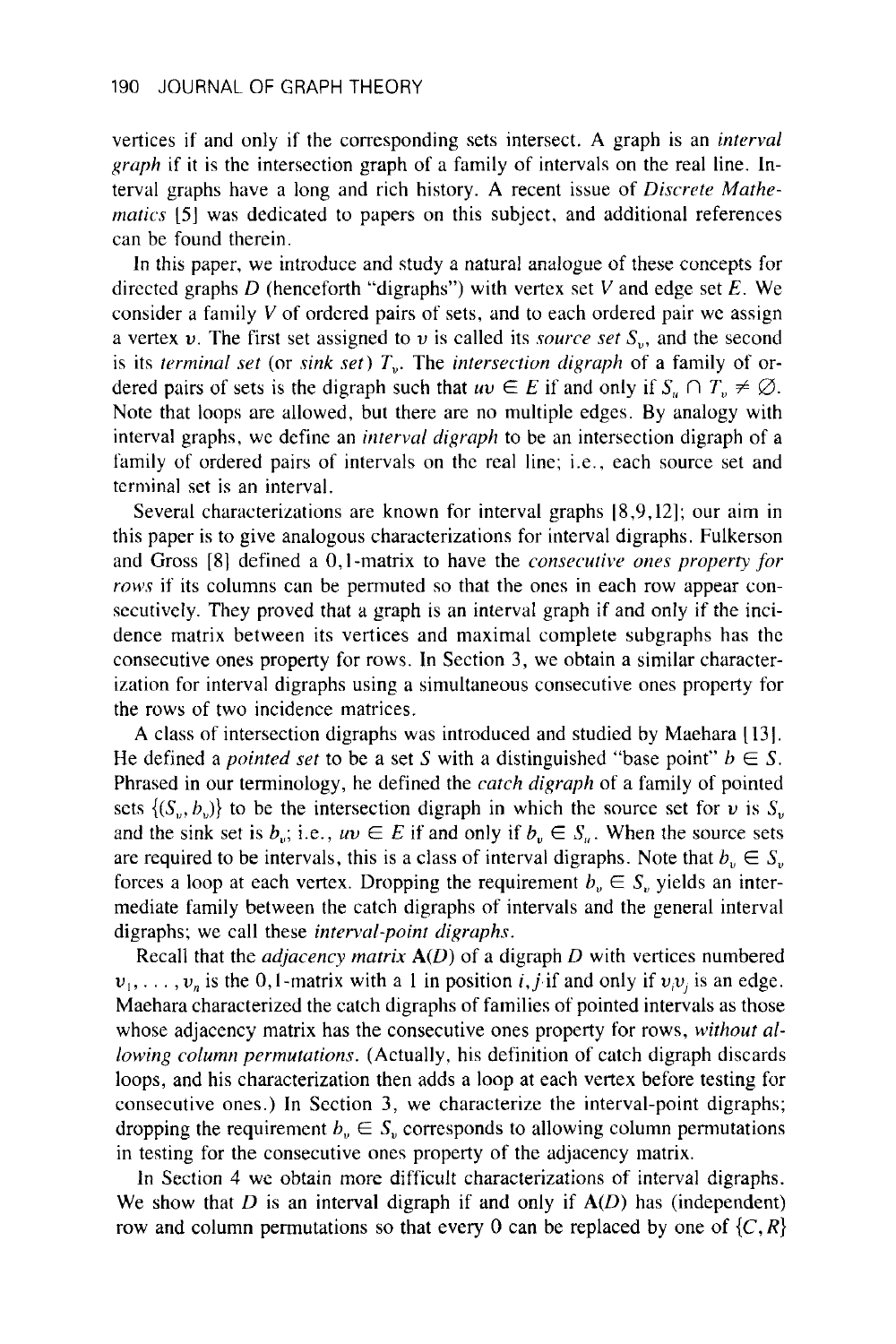in such a way that every  $R$  has all  $R$ 's to its right and every  $C$  has all  $C$ 's below it. At the same time, we characterize interval digraphs in terms of **a** special class of digraphs.

Introduced independently by Guttman [ 111 and Riguet [ 171, *Ferrers digraphs*  are those whose successor sets are linearly ordered by inclusion, where the *successor set* of *v* is its set of out-neighbors  $\{u \in V : vu \in E\}$ . (See [16] for an early survey on Ferrers digraphs and related classes and *[2]* for additional characterizations.) It is easy to see that the successor sets are linearly ordered by inclusion if and only if the analogously defined predecessor sets are ordered by inclusion, and that both are equivalent to the transformability of the adjacency matrix by independent row and column permutations to a 0,I-matrix in which the 1's are clustered in the lower left in the shape of a Ferrers diagram (hence the term "Ferrers digraph'). (All three conditions are equivalent to forbidding any *2* by *2* submatrix of the adjacency matrix to be a permutation matrix.) We prove that *D* is an interval digraph if and only if it is the intersection of two Ferrers digraphs whose union is a complete digraph.

Intersections of Ferrers digraphs have been studied previously, but without the requirement that the union be complete. The *Ferrers dimension* of *D* is defined to be the minimum number of Ferrers digraphs whose intersection is *D.*  By our characterization, the Ferrers dimension of an interval digraph is at most *2.* The digraphs with Ferrers dimension *2* have been characterized, independently by Cogis **[3]** and Doignon, Ducamp, and Falmagne [4] in different contexts. This characterization yields a polynomial algorithm for testing whether a digraph has Ferrers dimension at most *2;* it is possible that our characterization will allow this to be converted into a recognition algorithm for interval digraphs. In Section 5, we translate Cogis's condition to an adjacency matrix condition for Ferrers dimension *2* that is analogous to our adjacency matrix condition for interval digraphs. We then construct an example to show that not every digraph of Ferrers dimension *2* is an interval digraph.

We begin in Section *2* with remarks about general intersection digraphs.

## **2. INTERSECTION DIGRAPHS**

It is well known that every finite undirected graph is an intersection graph of finite sets. The simplest construction is to use a set whose elements correspond to the edges of  $G$  and assign to each vertex the elements corresponding to its incident edges. Since vertices are adjacent if and only if they share an incident edge, G is the intersection graph of these finite sets. The analogous construction works for directed graphs. If  $S<sub>v</sub>$  consists of the edges with  $v$  as source and  $T_v$  consists of the edges with *v* as terminus, then  $S_u \cap T_v \neq \emptyset$  if and only if  $uv \in E$ .

For undirected graphs, it is easy to obtain a more "efficient" representation by using cliques larger than single edges to cover the edges. Indeed, the *inrersection number*  $i#(G)$  of an undirected graph G is defined to be the minimum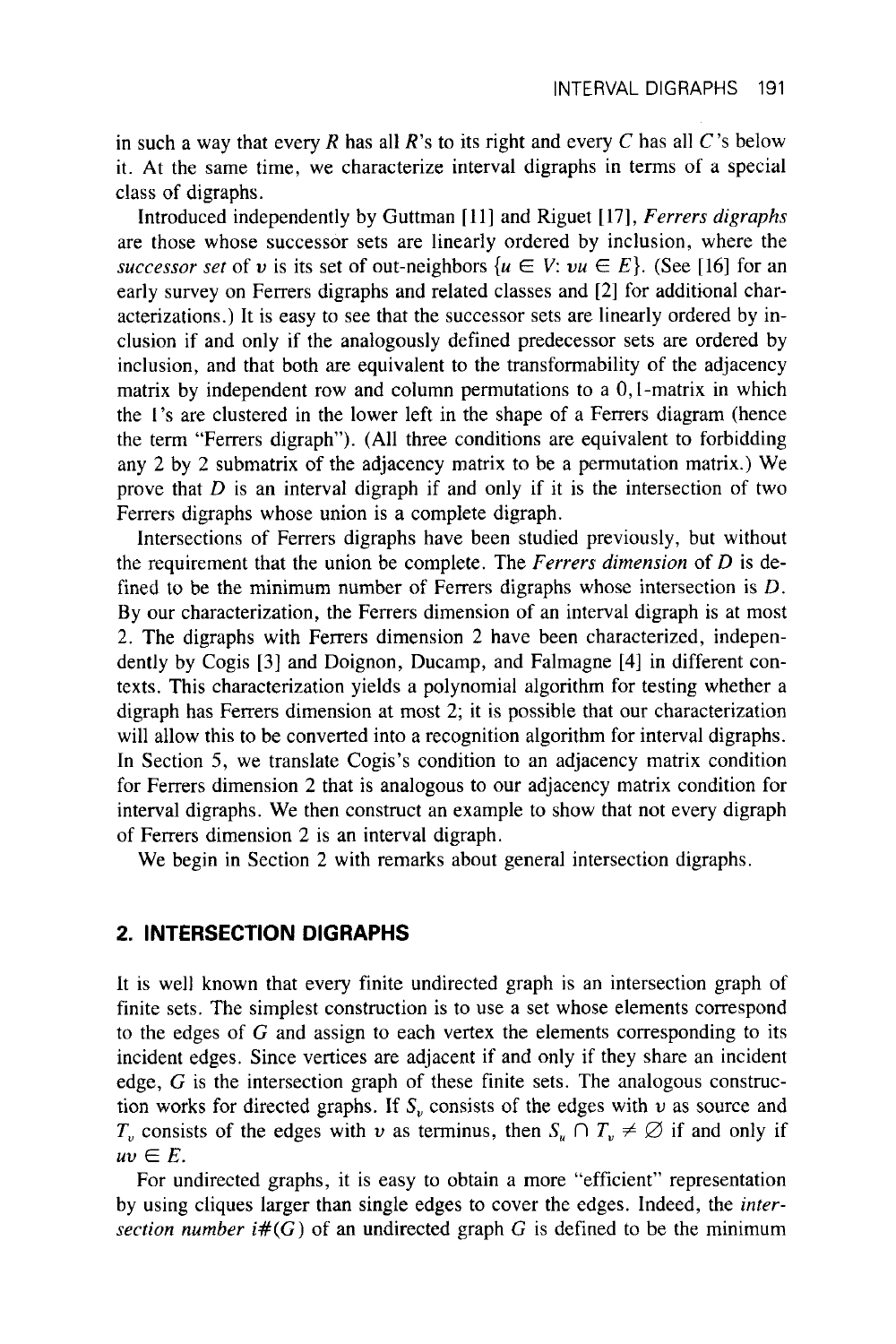size of a set  $U$  such that  $G$  is the intersection graph of subsets of  $U$ , and Erdös, Goodman, and Posa *[6]* showed that the intersection number of G equals the minimum number of complete subgraphs needed to cover its edges. They also proved that  $i\#(G) \leq \lfloor n^2/4 \rfloor$  for *n*-vertex graphs, achieved by  $G = K_{\lfloor n/2 \rfloor, \lfloor n/2 \rfloor}$ 

To develop analogous results for digraphs, we define a generalized complete bipartite subdigraph (abbreviated GBS) to be a subdigraph generated by vertex sets X, Y, whose edges are all xy such that  $x \in X$ ,  $y \in Y$ . We say "generalized" because  $X, Y$  need not be disjoint, which means that loops may arise. Let the intersection number  $i\#(D)$  of a digraph be the minimum size of U such that G is the intersection digraph of ordered pairs of subsets of *U.* The analogue of the Erdös-Goodman-Posa results is as follows:

**Theorem 1.** The intersection number of a digraph equals the minimum number of GBSs required to cover its edges, and the best possible upper bound on this is *n* for n-vertex graphs.

*Proof.* Suppose  $\{(X_i, Y_i)\}\$  with *k* members is a minimum collection of GBSs whose union is *D*. Let  $S_n = \{i: v \in X_i\}$ , and let  $T_n = \{i: v \in Y_i\}$ . Then  $S_n \cap$  $T_v \neq \emptyset$  if and only if  $uv \in E$ , and  $i\#(D) \leq k$ .

Conversely, if *D* is the intersection digraph of ordered pairs of subsets of *U,*  where *U* has  $i\#(D)$  elements, define  $i\#(D)$  GBSs by  $u \in X_i$  if and only if  $i \in S_n$  and  $v \in Y_i$  if and only if  $i \in T_v$ . Then  $uv \in E$  if and only if  $u \in X_i$ ,  $v \in Y_i$  for some *i*, and  $k \leq i \#(D)$ .

For the bound on *i#(D),* note that the set of edges with *u* as source is a GBS, so *n* disjoint GBSs can provide all the edges. This bound is achieved by the (di-rected) cycle of length n, in which there is no GBS with more than one edge. **I** 

To see the importance of loops, note that the complete directed graph (with loops) is a GBS and has intersection number 1, but when the loops are forbidden the resulting digraph has intersection number 2  $log_2 |V|$ .

Also of interest are intersection graphs where the sets are required to be convex sets in Euclidean space. For undirected graphs, one-dimensional convex sets yield the interval graphs and three-dimensional convex sets allow all graphs to be represented. With two-dimensional convex sets, all planar graphs and some others can be represented, but not all graphs. For example, Wegner 1181 showed that the graph obtained by subdividing each edge of  $K_5$  is not an intersection graph of convex sets in the plane.

For digraphs, it is not clear whether the situation is analogous. Attempts to mimic Wegner's example fail. For example, consider the digraph obtained from  $K_5$  by replacing each edge  $v_i v_i$  by a path  $v_j u_j v_j$ , replacing each of the resulting 20 edges by a pair of oppositely oriented directed edges an. .idding a loop at each of the 15 vertices. This digraph is the intersection digraph of ordered pairs of convex sets in the plane; in fact, the source and sink sets can be scgmcnts for the  $u_{ii}$ 's and disks for the  $v_i$ 's.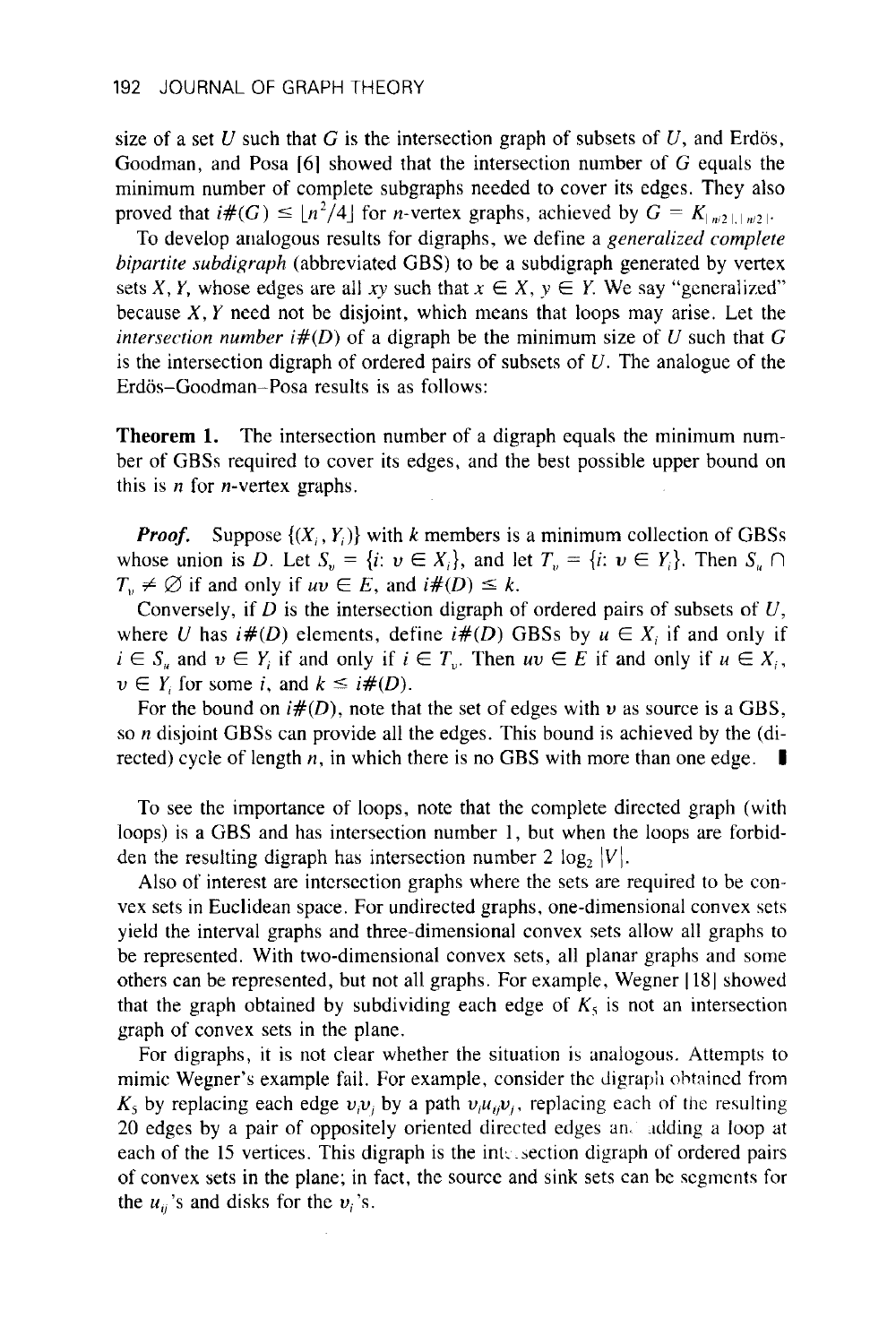Therefore, we pose the question of whether every digraph is the intersection digraph of ordered pairs of convex sets in the plane. We devote the remainder Therefore, we pose the question of whether every digraph is the intersection<br>digraph of ordered pairs of convex sets in the plane. We devote the remainder<br>of this paper to representations using one-dimensional convex sets vals on the real line.

### **3. CHARACTERIZATIONS BY CONSECUTIVE ONES**

We begin by characterizing the interval digraphs representable using singleton terminal sets; these are the *inverval-point digraphs.* 

**Theorem 2.** *D* is an interval-point digraph if and only if its adjacency matrix has the consecutive *ones* property for rows.

*Proof. D* has an interval-point representation if and only if there are sets  $S(v) = [a(v), b(v)]$  and  $T(v) = \{c(v)\}\$  such that  $uv \in E$  if and only if  $c(v) \in E$  $S(u)$ , where we may assume the  $c(v)$ 's are distinct. This is true if and only if numbering the vertices in increasing order of  $c(v)$  exhibits the consecutive ones property for rows of  $A(D)$ . Furthermore, if there is a numbering  $v_1, \ldots, v_n$  that exhibits this, we may take  $c(v_k) = k$ ,  $a(v_k) = \min\{i: v_i v_k \in E\}$ , and  $b(v_k) =$  $\max\{i: \nu_i \nu_k \in E\}$  to obtain an interval-point representation of *D*. **I** 

*Example 1.* The complete digraph on three vertices without loops does not have the consecutive ones property for rows or columns, but it also is not an interval digraph. The smallest interval digraph that is not an interval-point digraph is the digraph on four vertices with loops at  $v_2, v_3, v_4$  and edges from these vertices to  $v_1$ . It has the following interval representation:

|                               |               | 2      |     |       |
|-------------------------------|---------------|--------|-----|-------|
|                               | $\varnothing$ | $\Box$ | [2] | $[3]$ |
| $\frac{S_{\nu_i}}{T_{\nu_i}}$ | [1,3]         | Ш      | [2] | [3]   |

We can also characterize interval digraphs using the consecutive ones property, but for this more general class we must consider incidence matrices involving vertices and GBSs. This is analogous to the Fulkerson-Gross characterization of interval graphs. Let  $\mathbf{B} = \{(X_i, Y_j)\}\$  be a collection of GBSs whose union is *D*. We define the *vertex-source incidence matrix for* **B** (abbreviated *V,* X-matrix) to be the incidence matrix between the vertices and the source sets  $\{X_k\}$ . Similarly, the *vertex-terminus incidence matrix for* **B** (abbreviated V, Y-matrix) is the incidence matrix between the vertices and the terminal sets  ${Y_k}$ . Our first characterization of interval digraphs is the following:

**Theorem 3.** *D* is an interval digraph if and only if there is a numbering of the GBSs in some covering **B** of *D* such that the ones in rows appear consecutively for both the V,X-matrix and V, Y-matrix of *D.*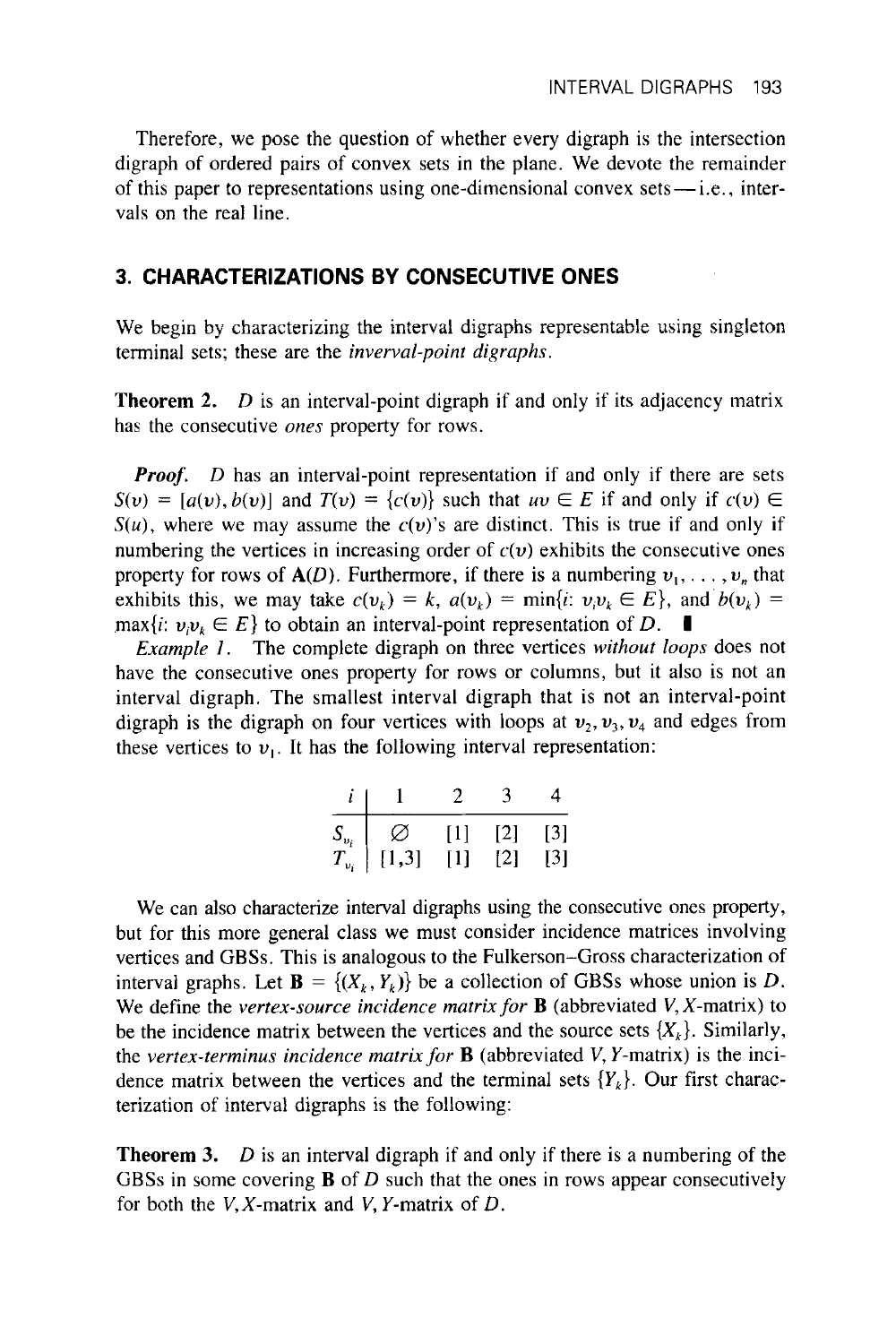*Proof.* For sufficiency, consider such a **B** whose union is D, and let  $(X_k, Y_k)$ be a common numbering of the columns of the *V,X-* and *V,* Y-matrices that exhibits the consecutive ones property for both. Assign  $S_n = [a_n, b_n]$  and  $T_n =$  $[c_v, d_v]$ , where  $a_v, b_v, c_v, d_v$  are defined by  $v \in X_k$  if and only if  $a_v \leq k \leq b_v$ and  $v \in Y_k$  if and only if  $c_v \le k \le d_v$ . Then  $S_u \cap T_v \ne \emptyset$  if and only if  $u \in X_k$  and  $v \in Y_k$  for some k.

For necessity, consider a representation of *D* by a family  $\{(S_{\nu}, T_{\nu})\}$  of ordered pairs of intervais. We may assume they are closed and have integer endpoints, with  $S_n = [a_n, b_n]$  and  $T_n = [c_n, d_n]$ . For each integer *k* belonging to any of these intervals, define a GBS  $B_k = (X_k, Y_k)$  of the intersection digraph of the interval pairs by setting  $X_k = \{v: k \in S_n\}$  and  $Y_k = \{v: k \in T_v\}$ . Then  $S_k \cap T_v \neq \emptyset$  if and only if  $u \in X_k$  and  $v \in Y_k$  for some k, so the intersection digraph of the interval pairs is in fact the union of the specified GBSs. Furthermore, by construction the resulting *V, X-* and *V, Y-matrices have the simultaneous consecu-<br>tive ones property for rows.*  $\blacksquare$ 

The Fulkerson-Gross characterization of interval graphs considers only a single matrix, whose columns correspond to all maximal cliques. Here, we may not be able to include all maximal GBSa. For interval graphs, the Helly property of the real line guarantees that the intervals for vertices of any maximal clique must have a common intersection in any interval representation. For **GBSs,** this does not hold. In particular, the following example is an interval digraph for which the collection of all maximal GBSs does not exhibit the simultaneous consecutive ones property:

*Example 2.* 

|                                                                             | $v_{1}$                          | $v_2$ | $v_{3}$ | $v_{\scriptscriptstyle 4}$ |
|-----------------------------------------------------------------------------|----------------------------------|-------|---------|----------------------------|
|                                                                             |                                  |       |         |                            |
|                                                                             |                                  | 0     | 0       |                            |
|                                                                             | $\begin{matrix}0\\0\end{matrix}$ |       | 0       |                            |
| $\begin{array}{c} \bm{v}_1 \\ \bm{v}_2 \\ \bm{v}_3 \\ \bm{v}_4 \end{array}$ |                                  | 0     |         |                            |

The maximal GBSs of this digraph are  $(v_1v_2 | v_1v_4)$ ,  $(v_1v_3 | v_2v_4)$ ,  $(v_1v_4 | v_3v_4)$ ,  $(v_1 | v_1 v_2 v_3 v_4)$ , and  $(v_1 v_2 v_3 v_4 | v_4)$ . The first three cover the edges of *D*, and the resulting *V, X-* and *V,* Y-matrices are

|  |                                                                                                   |  | $\begin{array}{ccc} & Y_1 & Y_2 & Y_3 \end{array}$                                      |  |
|--|---------------------------------------------------------------------------------------------------|--|-----------------------------------------------------------------------------------------|--|
|  | $\begin{array}{c cc} & X_1 & X_2 & X_3 \\ \hline\nv_1 & 1 & 1 & 1\n\end{array}$                   |  | $\begin{array}{c cc} v_1 & 1 & 0 & 0 \\ v_2 & 0 & 1 & 0 \\ v_3 & 0 & 0 & 1 \end{array}$ |  |
|  | $v_2$   1 0 0                                                                                     |  |                                                                                         |  |
|  |                                                                                                   |  |                                                                                         |  |
|  | $\begin{vmatrix} v_3 \\ v_4 \end{vmatrix} = \begin{vmatrix} 0 & 1 & 0 \\ 0 & 0 & 1 \end{vmatrix}$ |  | $\mathbf{v}_4$   1   1                                                                  |  |

Note that columns cannot be added for the other maximal GBSs without destroying the consecutive ones property.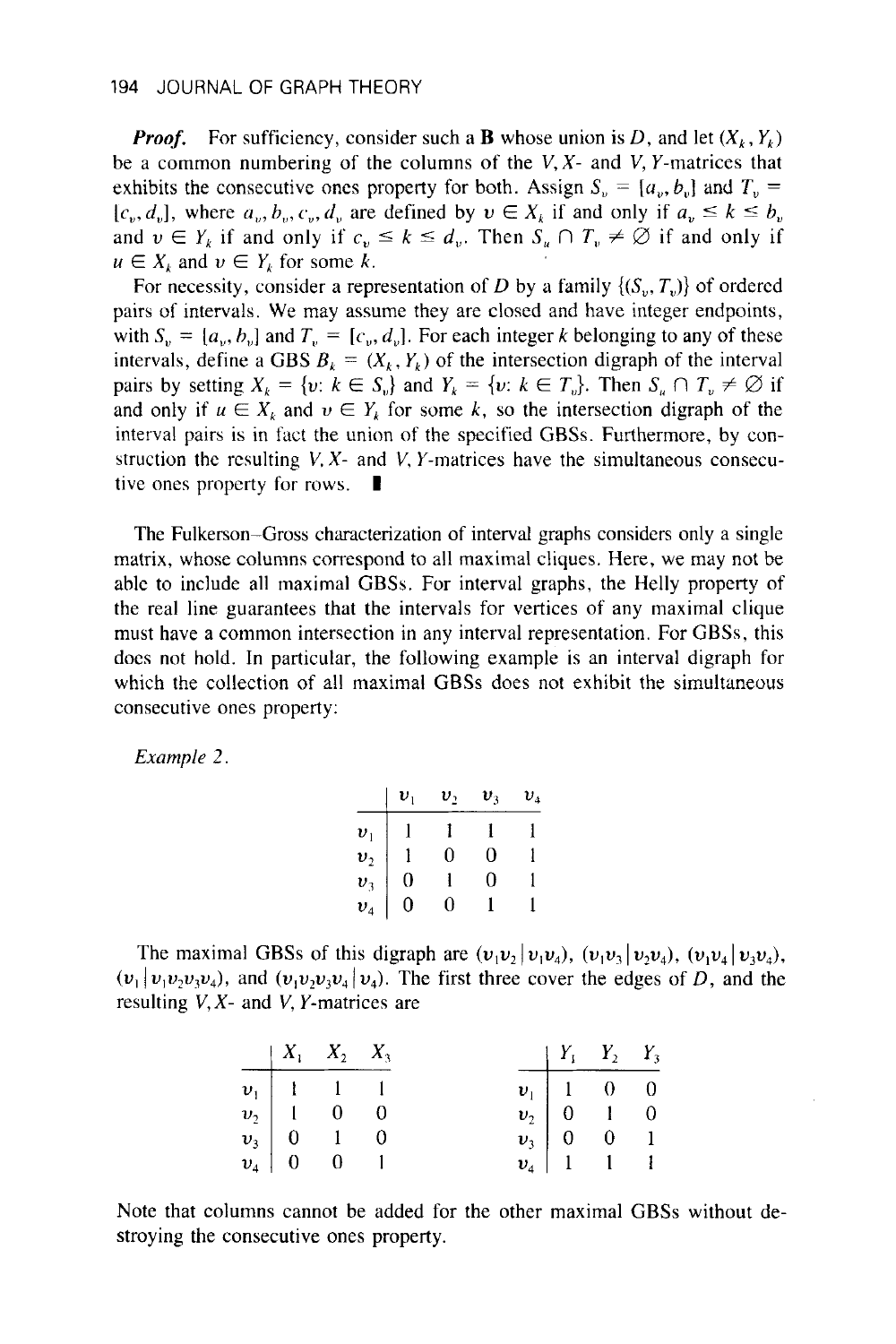## **4. CHARACTERIZATION OF ADJACENCY MATRIX OF INTERVAL DIGRAPHS**

In this section we prove two equivalent characterizations of interval digraphs i.e., necessary and sufficient conditions for the existence of an intersection representation using ordered pairs of intervals. Both conditions are intimately connected with Ferrers digraphs.

**As** mentioned in Section 1, Ferrers digraphs are those for which independent row and column permutations can place the 1's of the adjacency matrix in the lower left, as illustrated below. The equivalence of this with the successor sets (or predecessor sets) being ordered by inclusion has been noticed many times.

**As** illustrated below, there are two natural partitions of the vertices associated with a Ferrers digraph, given by the differences of successive predecessor sets and the differences of successive successor sets in their respective inclusion orderings. The *source partition* places *v* in the kth set (called  $A_k$  below) if *v* belongs to the kth largest predecessor set and no larger one, with the 0th set containing the vertices with no successors (i.e., in no predecessor set). Similarly, the *terminal partition* places  $v$  in the kth set (called  $D_k$  below) if  $v$  belongs to the kth smallest nonempty successor set and no smaller one, with the last set containing the vertices with no predecessors (i.e., in no successor set). Note that the 0th source set and/or last terminal set may be empty. In terms of the partitions, the condition for adjacency is  $uv \in E$  if and only if  $i \ge j$ , where  $\mu$  is in the *i*th source set and  $\nu$  is in the *j*th terminal set.

|  | $D_{1}$ | $ D_2 $                                                                                                                                                                                                                                                         | $D_3$        |             |                          |
|--|---------|-----------------------------------------------------------------------------------------------------------------------------------------------------------------------------------------------------------------------------------------------------------------|--------------|-------------|--------------------------|
|  |         | $\begin{array}{c cccccc} A_0 & 0 & 0 & 0 & 0 & 0 \\ \hline A_1 & 1 & 1 & 1 & 0 & 0 \\ \hline 1 & 1 & 1 & 0 & 0 & 0 \\ \hline 1 & 1 & 1 & 0 & 0 & 0 \\ \hline 1 & 1 & 1 & 1 & 0 & 0 \\ A_2 & 1 & 1 & 1 & 1 & 0 \\ \hline A_3 & 1 & 1 & 1 & 1 & 1 \\ \end{array}$ | $\bf{0}$     | 0           | $\bf{0}$                 |
|  |         |                                                                                                                                                                                                                                                                 | $\mathbf{0}$ | $\mathbf 0$ | $\overline{\phantom{0}}$ |
|  |         |                                                                                                                                                                                                                                                                 | $\bf{0}$     | 0           | $\bf{0}$                 |
|  |         |                                                                                                                                                                                                                                                                 | 0            | 0           | $\bf{0}$                 |
|  |         |                                                                                                                                                                                                                                                                 | $\mathbf{0}$ | $\bf{0}$    | $\overline{0}$           |
|  |         |                                                                                                                                                                                                                                                                 |              | 0           | $\bf{0}$                 |
|  |         |                                                                                                                                                                                                                                                                 | 0            | 0           | 0                        |
|  |         |                                                                                                                                                                                                                                                                 | $\mathbf{1}$ | 1           | 0                        |

For undirected graphs, the analogous condition is that the adjacency sets form a chain **by** inclusion. This condition characterizes the graphs known **as**  threshold graphs, introduced by Chvátal and Hammer [1], who gave several characterizations (see also [10], pp. 219-234). Characterizations of Ferrers digraphs analogous to these were obtained by Cogis [2]. The relevance of Ferrers digraphs to interval digraphs is analogous to that between threshold graphs and interval graphs:  $G$  is a threshold graph if and only if both  $G$  and  $\overline{G}$  are interval graphs. We also note that some of our reasoning in the proof below parallels work of Fishburn [7] and Mirkin [14,15] on interval orders.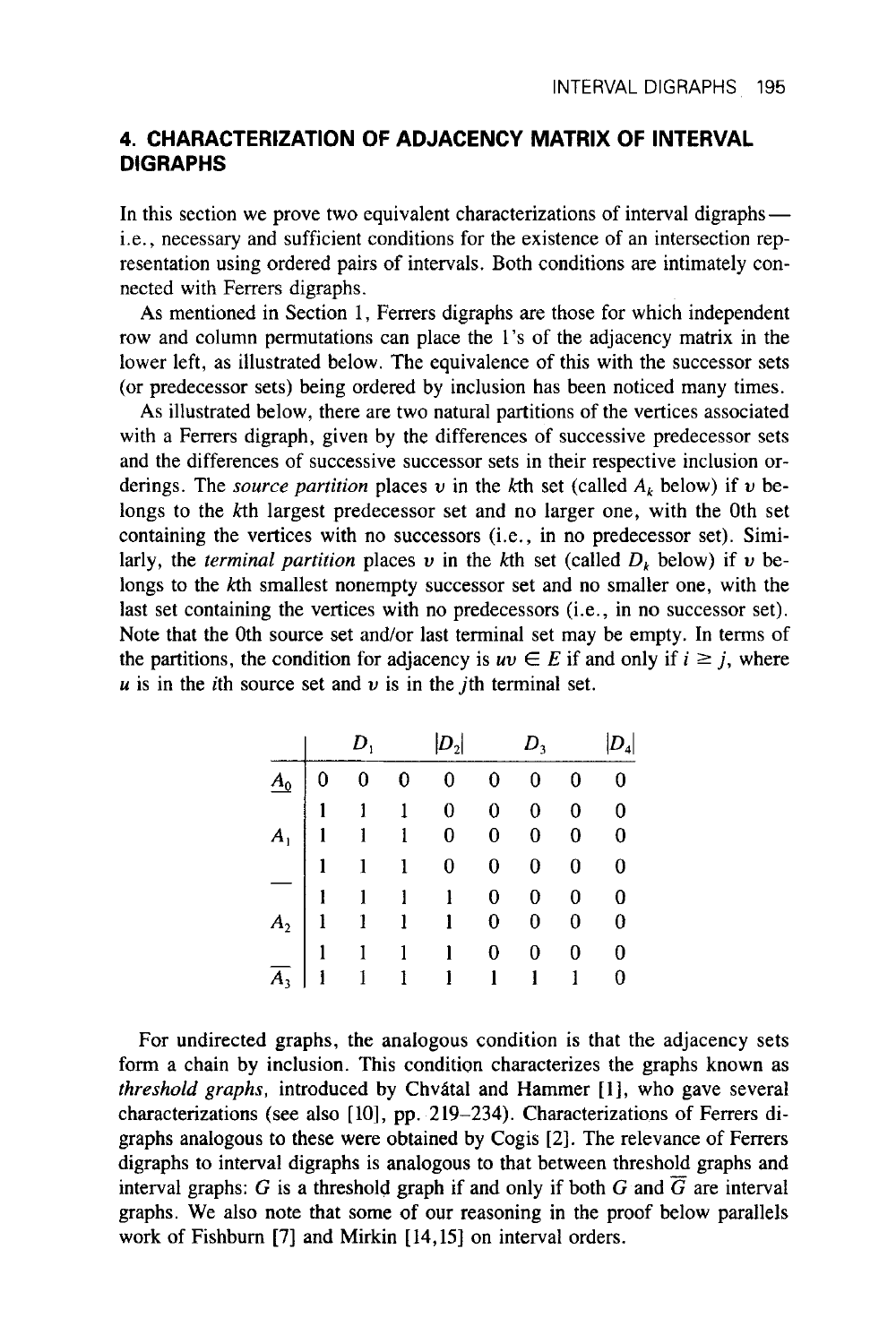We now prove the characterizations. We say that the union of two digraphs is *complete* if every ordered pair of vertices (including  $u = v$ ) forms an edge in at least one of them. The difficult part of this result is obtaining an interval representation from the intersection of two Ferrers digraphs whose union is a complete digraph.

**Theorem 4.** The following conditions are equivalent.

- **(A)** *D* is an interval digraph.
- *(5)* The rows and columns of the *A(D)* can be (independently) permuted so that each 0 can be replaced by one of  $\{R, C\}$  in such a way that every R has only *R's* to its right and every C has only C's below it.
- (C) *D* is the intersection of two Ferrers digraphs whose union is complete.

*Proof. A Implies B.* Consider an interval representation of *D,* with vertex *u* assigned source set  $[a(v), b(v)]$  and sink set  $[c(v), d(v)]$ . Define two vertex numberings  $u_1, \ldots, u_n$  and  $w_1, \ldots, w_n$  by  $u_k = v$  if  $a(v)$  is the kth smallest value among the *a*'s, and  $w_k = v$  if  $c(v)$  is the kth smallest value among the *c*'s, with ties broken arbitrarily. Order the rows and columns of  $A(D)$  as  $u_1, \ldots, u_n$ and  $w_1, \ldots, w_n$ . If entry *i, j* of the resulting matrix is 0, then  $a(u_i) > d(w_i)$  or  $c(w_i) > b(u_i)$ , but  $a(v) \leq b(v)$  and  $c(v) \leq d(v)$  implies these inequalities cannot both hold. Relabel this position by C if  $a(u_i) > d(w_i)$  and by R if  $c(w_i)$  $b(u_i)$ . Since the *a*'s and *c*'s increase with index, the first (second) inequality will continue to hold below (to the right of) this entry, so the condition of *B* holds.

*B Implies C.* Consider such a permutation *M* of  $A(D)$ ; let  $Q_1, Q_2$  denote the sets of edges of  $\overline{D}$  corresponding to positions of *M* labeled *R*, *C*, respectively. Let  $F_1, F_2$  be digraphs defined by  $E(F_i) = E \cup Q_i$ . Then  $F_1, F_2$  are Ferrers digraphs  $(F_1)$  by a column permutation and  $F_2$  by a row permutation) whose intersection is *D* and whose union is complete.

C *Implies A.* Let  $F_1, F_2$  be two Ferrers digraphs whose union is complete and whose intersection is *D;* **we** obtain an intersection representation of *D* by ordered pairs of intervals. We will work with the complements of  $F_1, F_2$ , which we call  $H_1, H_2$ ; their union is *D* and their intersection is empty. The complement of a Ferrers digraph is also a Ferrers digraph, as is apparent from the adjacency matrix. We could stick with  $F_1, F_2$  by using a slightly different indexing of the source and terminal partitions, in which adjacency corresponds to strict inequality.

Let  $A_0, \ldots, A_{p-1}$  be the source partition for  $H_i$ , and let  $D_1, \ldots, D_p$  be its terminal partition, where  $A_0$  and/or  $D_p$  may be empty. The adjacency matrix of the *converse* (also called *inverse)* of a digraph is the transpose of the adjacency matrix of the original digraph; thus the converse of a Ferrers digraph is a Ferrers digraph. Let  $C_0, \ldots, C_{q-1}$  be the source partition and  $B_1, \ldots, B_q$  the terminal partition for the converse of  $H_2$ , where  $B_a$  and/or  $C_0$  may be empty. Thus adja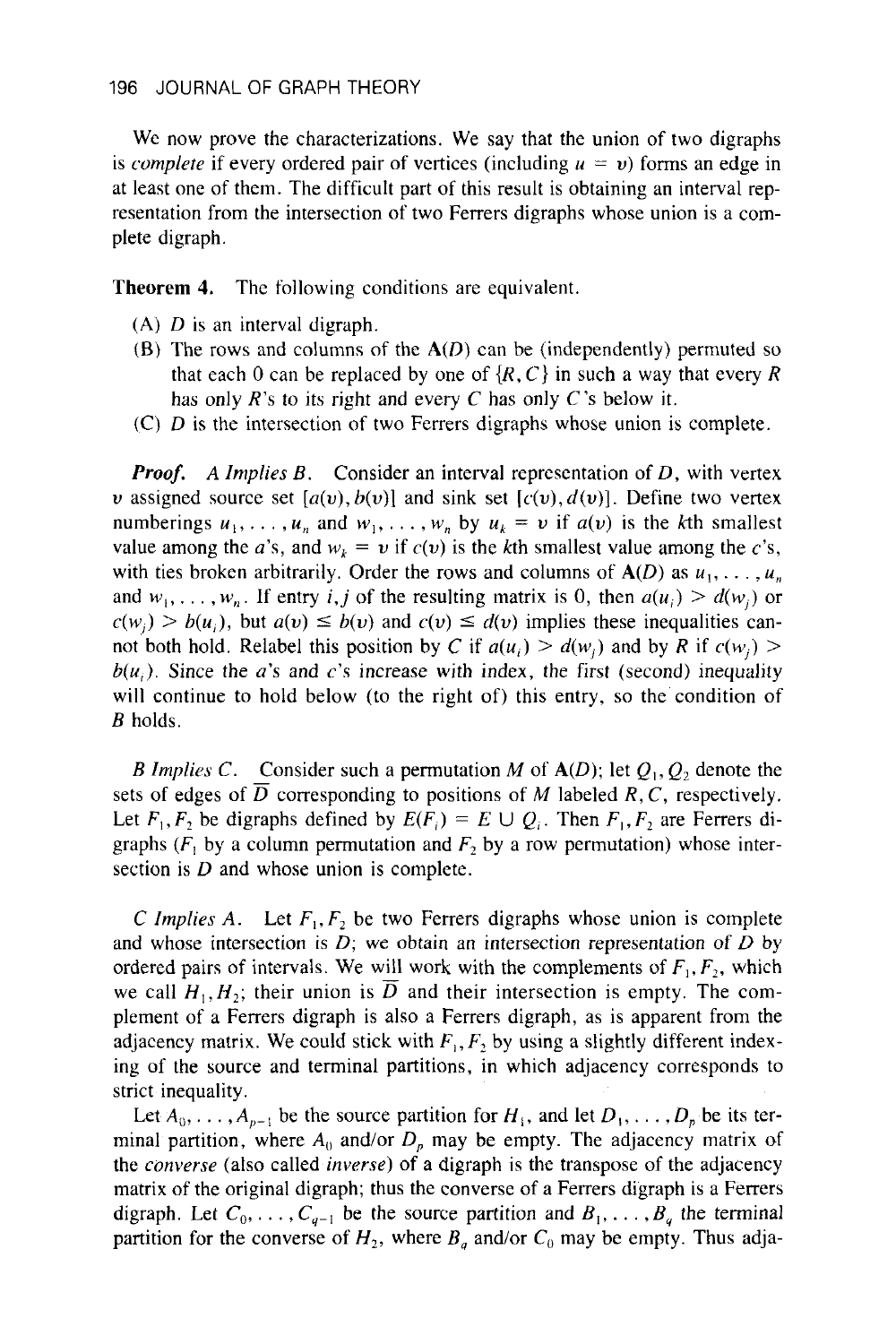cency in  $H_2$  is characterized by  $uv \in H_2$  if and only if  $j \leq k$ , where  $u \in B_i$  and  $v \in C_k$ , and as usual  $uv \in H_1$  if and only if  $i \geq 1$ , where  $u \in A_i$  and  $v \in D_i$ .

We will construct an interval representation of *D* by assigning numbers to the sets in these partitions;  $a_i, b_i, c_i, d_i$ , respectively, to  $A_i, B_i, C_i, D_i$ . We want to assign vertex *v* the intervals  $S_n = [a(v), b(v)], T_n = [c(v), d(v)],$  where  $(a(v), b(v), c(v), d(v)) = (a_i, b_i, c_k, d_i)$  if  $v \in A_i, B_i, C_k, D_i$ ; there are two requirements these numberings must satisfy.

First,  $S_v$ ,  $T_v$  must be intervals, which requires  $a_i \le b_j$  and  $c_k \le d_i$  if  $v \in A_i \cap B_j$  and  $v \in C_k \cap D_i$ . Next, given that  $\{S_v\}$  and  $\{T_v\}$  are intervals, we have  $uv \in E$  in the intersection digraph if and only if  $a(u$  $A_i \cap B_j$  and  $v \in C_k \cap D_j$ . Next, given that  $\{S_v\}$  and  $\{T_v\}$  are intervals, we have On the other hand, *uv* is a nonedge in  $H_1$  and in  $H_2$  if and only if  $u \in A_i, B_i$ , and  $v \in C_k, D_i$ , where  $i < l$  and  $j > k$ . Thus,  $\overline{H_1} \cap \overline{H_2}$  will have the same edges as the intersection digraph of  $\{(S_v, T_v)\}\$  if *a, d* satisfy  $a_i \leq d_i$  if and only if  $i < l$  and *b*, *c* satisfy  $b_i \ge c_k$  for  $j > k$ . To achieve this, it suffices that *a*, *b*, *c*, *d* be strictly increasing sequences with  $a_i = d_i + 1$  and  $c_i = b_i + 1$  for all  $i \ge 1$ . To summarize, it suffices to construct sequences *a,* b, c, d such that

- (i)  $a_i \leq b_i$  if  $A_i \cap B_i \neq \emptyset$  and  $c_k \leq d_i$  if  $C_k \cap D_i \neq \emptyset$ .
- (ii)  $a, b, c, d$  are strictly increasing sequences.
- (iii)  $a_i = d_i + 1$  and  $c_i = b_i + 1$  for  $i \ge 1$ .

To construct these sequences, we first form a directed graph *M* on vertices corresponding to the sets of the partitions. Begin with directed paths  $A_0, \ldots$ ,  $A_{p-1}, B_1, \ldots, B_q, C_0, \ldots, C_{q-1}$ , and  $D_1, \ldots, D_p$ . Add edges  $A_i B_j$  when  $A_i \cap B_j \neq \emptyset$ ,  $C_kD_i$  when  $C_k \cap D_i \neq \emptyset$ ,  $B_iC_i$  for  $1 \leq i \leq q-1$ , and  $D_iA_i$  for  $1 \leq i \leq p - 1$ . We claim *M* is acyclic, and will use this fact to construct the sequences. Suppose *M* has a cycle; it must pass through some A's, then some B's, then some C's, then some D's. It uses one edge  $A_iB_i$  and one edge  $C_kD_i$ ; these correspond to vertices  $u \in A_i \cap B_i$  and  $v \in C_k \cap D_i$  in *D*. Because the indices do not decrease on any other kind of edge, the existence of  $A_i B_i$  and  $C_k D_i$ in a cycle of *M* requires  $j \leq k$  and  $l \leq i$ . This yields a contradiction, because it implies *uv* is an edge in both  $H_1$  and  $H_2$ , which by hypothesis are disjoint.

Since *M* is acyclic, there exists an integer numbering  $f: V(M) \rightarrow \mathbb{N}$  (called a "topological ordering") such that  $f(Y) > f(X)$  when  $XY \in E(M)$ . It remains only to show that we can choose f so that  $f(A_i) = f(D_i) + 1$  and  $f(C_i) = f(B_i) + 1$ ; the desired sequences  $a, b, c, d$  then appear in the values of  $f$ . Note that this algorithm actually produces  $a_i < b_i$ , when  $A_i \cap B_i \neq \emptyset$  and  $c_k < d_i$ , when  $C_k \cap$  $D_i \neq \emptyset$ , rather than just  $\leq$  and  $\geq$ . As a result, all intervals have length at least one; single-point intervals are not generated. It is usually possible to arrange the numbering to be less "spread out" by allowing equalities on these edges. We use this method of topological ordering here because the proof is short.

The natural algorithm for assigning the numbers is to assign vertex  $X$  the number *t* if the longest path ending at X has *t* vertices (these numbers are easily computed by iteratively stripping off the vertices without predecessors). We claim that this numbering puts  $f(C_i) = f(B_i) + 1$ ; the same argument works to show  $f(A_i) = f(D_i) + 1$  also. For any  $C_i$  with  $i \ge 1$ , the predecessors are  $C_{i-1}$ and  $B_i$ . Since any path ending at  $B_i$  can be extended to  $C_i$ , we have  $f(C_i) \geq 1$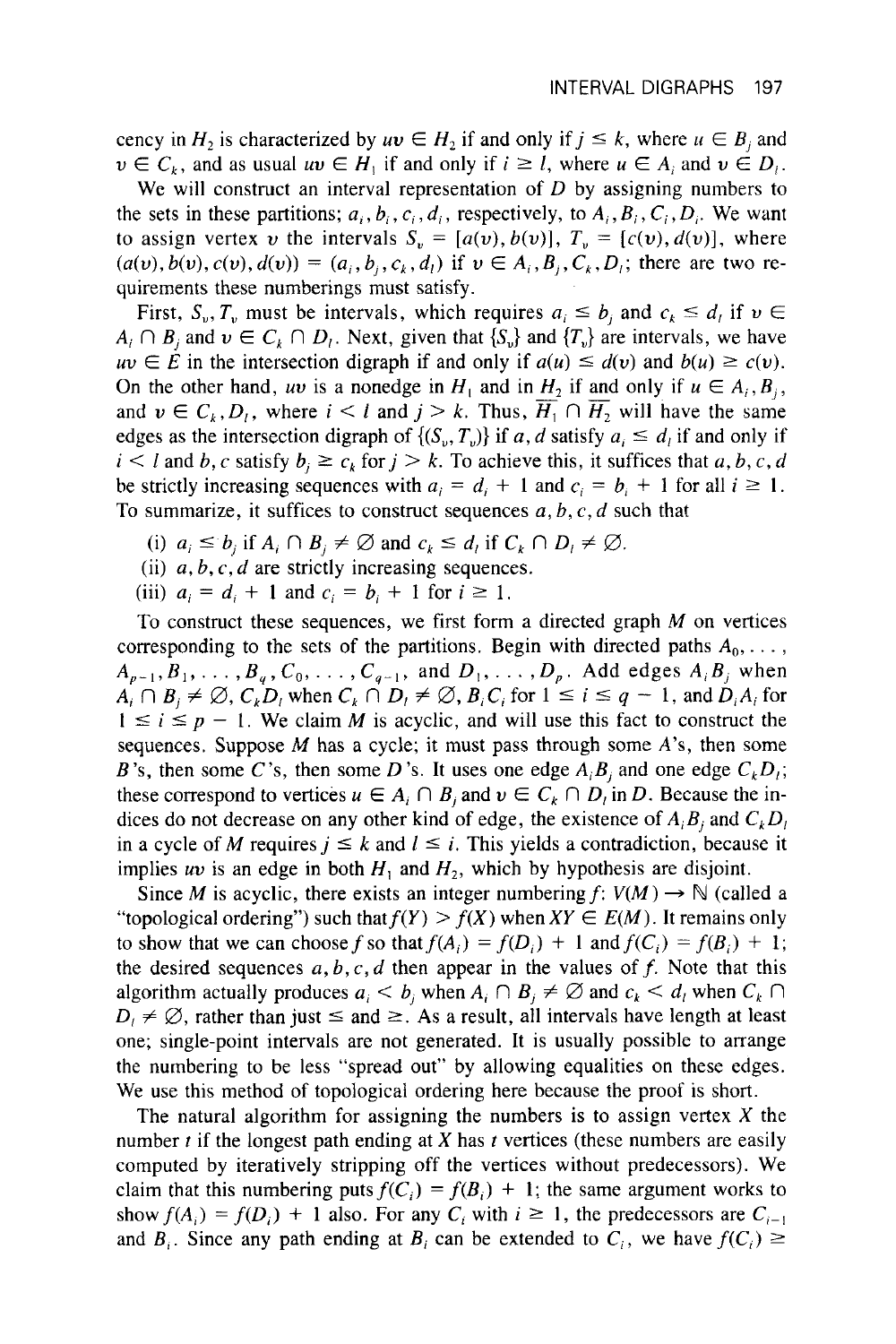$f(B_i) + 1$ . For the opposite inequality, consider a longest path ending at  $C_i$ . If it originates at  $C_0$ , then it visits only C's and the path from  $B_1$  to  $B_i$  is shorter by one. Otherwise, it crosses from  $B_i$  to  $C_i$  for some  $j \le i$ ; now replacing the vertex sequence  $C_i, \ldots, C_i$  at the end of the path by  $B_{i+1}, \ldots, B_i$  yields a path ending at  $B_i$  that is shorter by one. In either case, we obtain  $f(B_i) \ge f(C_i) - 1$ .

|  |  |  |  |  | <i>Example 3.</i> To illustrate these results, consider the adjacency matrix below. |  |
|--|--|--|--|--|-------------------------------------------------------------------------------------|--|
|--|--|--|--|--|-------------------------------------------------------------------------------------|--|

|                | $v_{\gamma}$ | $\boldsymbol{v}_4$ | $v_{8}$ | $v_{5}$ | $v_{3}$ | $\boldsymbol{v}_{1}$ | $v_{\rm{f}}$ | $v_{\tau}$ | $v_{\rm q}$    |
|----------------|--------------|--------------------|---------|---------|---------|----------------------|--------------|------------|----------------|
| $v_{1}$        |              |                    |         |         |         | 0                    | 0            | 0          | 0              |
| $v_{2}$        |              |                    |         |         |         |                      |              | 0          | 0              |
| $v_{3}$        |              |                    | 0       |         |         |                      |              | 0          | 0              |
| $v_{4}$        |              |                    | 0       |         | 0       |                      |              |            | $\theta$       |
| $v_{5}$        | 1            | 0                  | 0       | 0       | 0       | 0                    | 0            | 0          | 0              |
| $v_{6}$        |              |                    | 0       |         | 0       | 0                    | 0            | 0          | $\overline{0}$ |
| v <sub>7</sub> |              | 0                  | 0       |         | 0       |                      |              | 0          | $\theta$       |
| $v_{8}$        |              | 0                  | 0       |         | 0       | 0                    |              | 1          | 0              |
| $v_{\rm o}$    |              | 0                  | 0       |         | 0       | 0                    |              |            | 0              |

By further row and column permutations, we obtain the partition of 0's into *R*'s and *C*'s that is condition *B*. This immediately gives the Ferrers digraphs  $H_1$ and  $H_2$  whose union is  $D$ . This partition is not unique, and other partitions may lead to other interval representations.

|  | $H_1 =$ D                                                    |  |  |  | $H_2 =$ $C$ |  |  |  |  |  |  |  |                                                        |  |
|--|--------------------------------------------------------------|--|--|--|-------------|--|--|--|--|--|--|--|--------------------------------------------------------|--|
|  | $ v_8 v_3 v_4 v_1 v_2 v_5 v_6 v_7 v_9$                       |  |  |  |             |  |  |  |  |  |  |  | $ v_2 v_8 v_4 v_5 v_3 v_1 v_6 v_7 v_9$                 |  |
|  | $v_1$   0 0 0 0 0 0 0 0 0 0                                  |  |  |  |             |  |  |  |  |  |  |  | $v_5$   0 0 R R R R R R R R                            |  |
|  | $v_2$ 0 0 0 0 0 0 0 0 0                                      |  |  |  |             |  |  |  |  |  |  |  | $v_1$ 0 0 0 0 0 R R R R                                |  |
|  | $v_1$ $C$ 0 0 0 0 0 0 0 0                                    |  |  |  |             |  |  |  |  |  |  |  | $v_6$   0 0 0 0 0 R R R R                              |  |
|  | $v_5$ $C$ 0 0 0 0 0 0 0 0                                    |  |  |  |             |  |  |  |  |  |  |  | $v_2$   0 0 0 0 0 0 0 R R                              |  |
|  | $A \, v_4 \,   \, C \, C \, 0 \, 0 \, 0 \, 0 \, 0 \, 0 \, 0$ |  |  |  |             |  |  |  |  |  |  |  | $B \, v_3   0 \, 0 \, 0 \, 0 \, 0 \, 0 \, 0 \, R \, R$ |  |
|  |                                                              |  |  |  |             |  |  |  |  |  |  |  | $v_7$   0 0 0 0 0 0 0 R R                              |  |
|  | $v_7$   C C C 0 0 0 0 0 0                                    |  |  |  |             |  |  |  |  |  |  |  | $v_4$   0 0 0 0 0 0 0 0 R                              |  |
|  | $v_{8}$ C C C C 0 0 0 0 0                                    |  |  |  |             |  |  |  |  |  |  |  | $v_{8}$ 0 0 0 0 0 0 0 0 R                              |  |
|  | $v_{9}$ $C$ $C$ $C$ $0$ $0$ $0$ $0$ $0$                      |  |  |  |             |  |  |  |  |  |  |  | $v_{9}$ 0 0 0 0 0 0 0 $R$                              |  |

Given  $H_1$  and  $H_2$ , we move to the proof of C implies A to obtain the interval representation. The four vertex partitions are given by

|  | $\begin{vmatrix} A_i \\ B_i \end{vmatrix}$ $v_1, v_2$ $v_3, v_5$ $v_4, v_6$ $v_7$<br>$B_i$ $v_5$ $v_1, v_6$ $v_2, v_3, v_7$ |                            | $v_{\rm s}, v_{\rm o}$ |                           |
|--|-----------------------------------------------------------------------------------------------------------------------------|----------------------------|------------------------|---------------------------|
|  |                                                                                                                             |                            | $v_4, v_8, v_9$        |                           |
|  |                                                                                                                             |                            | $v_{\rm o}$            |                           |
|  | $\begin{bmatrix} C_i \ C_i \ D_i \end{bmatrix}$ $v_2, v_8$ $v_4, v_5, v_3$ $v_1, v_6$<br>$v_8$ $v_3$                        | $v_{\scriptscriptstyle A}$ | υ.                     | $v_2, v_5, v_6, v_7, v_9$ |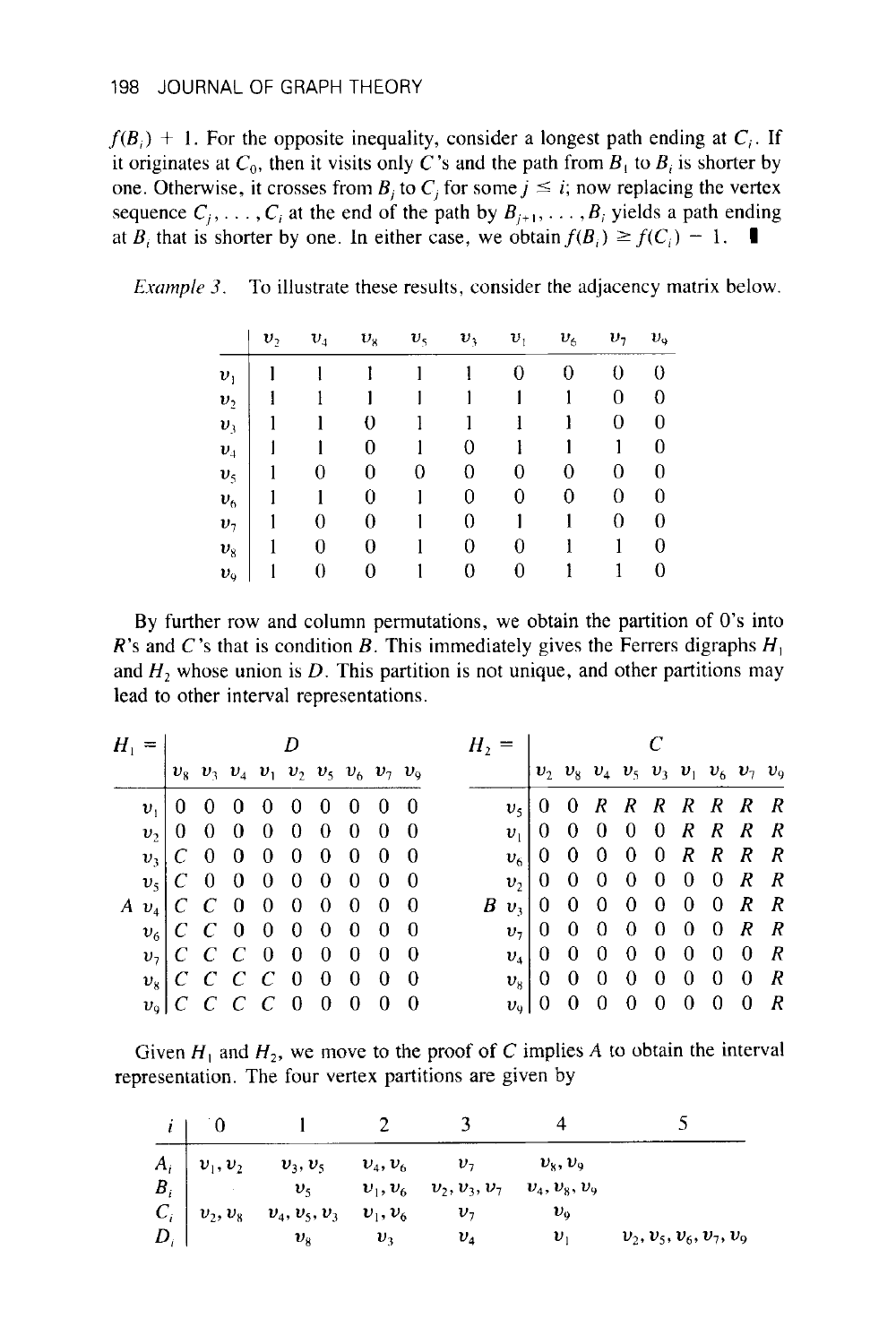From the intersections  $A_i \cap B_j$  and  $C_k \cap D_j$ , the crucial edges of the implication digraph are  $A_i B_i$  for  $i = 1, 2, 3, 4$ ,  $C_i D_{i+1}$  for  $i = 0, 1, 4$ , and  $C_2 D_4$ . The resulting topological ordering yields the following sequences:

| $i \mid 0 \mid 1 \mid 2$ |  | $\overline{3}$                                                                                                               |    |  |
|--------------------------|--|------------------------------------------------------------------------------------------------------------------------------|----|--|
|                          |  | $\begin{array}{c ccccc} & a_i & 1 & 3 & 7 & 8 \\ b_i & & 4 & 8 & 9 \\ c_i & 1 & 5 & 9 & 10 \\ d_i & & 2 & 6 & 7 \end{array}$ |    |  |
|                          |  |                                                                                                                              | 12 |  |
|                          |  |                                                                                                                              | 13 |  |
|                          |  | $\overline{7}$                                                                                                               | 10 |  |

Picking out the  $a(v)$ ,  $b(v)$ ,  $c(v)$ ,  $d(v)$  for each vertex v yields the interval representation for *D.* 

|  |  | $\sim$ 4 |  |                                                                     |  |
|--|--|----------|--|---------------------------------------------------------------------|--|
|  |  |          |  | $S_i$ [1,8] [1,9] [3,9] [7,12] [3,4] [7,8] [8,9] [11,12] [11,12]    |  |
|  |  |          |  | $T_i$ [9,10] [1,14] [5,6] [5,7] [5,14] [9,14] [10,14] [1,2] [13,14] |  |

**As** mentioned earlier, there are less spread out representations than that generated by the algorithm in the proof. One such representation is

| <i>i</i>   1 2 3 4 5 6 7 8 9                                                                                 |  |  |  |  |
|--------------------------------------------------------------------------------------------------------------|--|--|--|--|
| $S_i$ [1,4] [1,6] [3,6] [4,8] [1] [4] [6] [8] [8]<br>$T_i$ [5,7] [1,9] [2,3] [2,5] [2,9] [5,9] [7,9] [2] [9] |  |  |  |  |
|                                                                                                              |  |  |  |  |

#### **5. INTERVAL DIGRAPHS AND FERRERS DIMENSION**

**As** mentioned in the introduction, the Ferrers dimension of *D* is the minimum number of Ferrers digraphs whose intersection is D. Theorem 4 implies that Ferrers dimension at most 2 is a necessary condition for an interval digraph. In this section, we show that it is not a sufficient condition.

Riguet [ 171 originally defined Ferrers digraphs by an algebraic condition. He showed it equivalent to the adjacency conditions we have described by obtaining a forbidden submatrix characterization of the adjacency matrix: *D* is a Ferrers digraph if and only if *A(D)* has no 2 by 2 submatrix that is a permutation matrix. This is equivalent to the inclusion condition on the successor or predecessor sets. Let us call such a forbidden submatrix an *obstruction*. Cogis [3] (see also [4]) defined a graph *H(D)* whose vertices correspond to the 0's of the adjacency matrix, with two such vertices joined by an edge if the corresponding 0's belong to an obstruction. He proved that *D* has Ferrers dimension at most 2 if and only if  $H(D)$  is bipartite. This equivalence yields a short proof of the permutation characterization of Ferrers dimension 2, because we can omit the more difficult step of showing that **H(D)** bipartite implies the other conditions.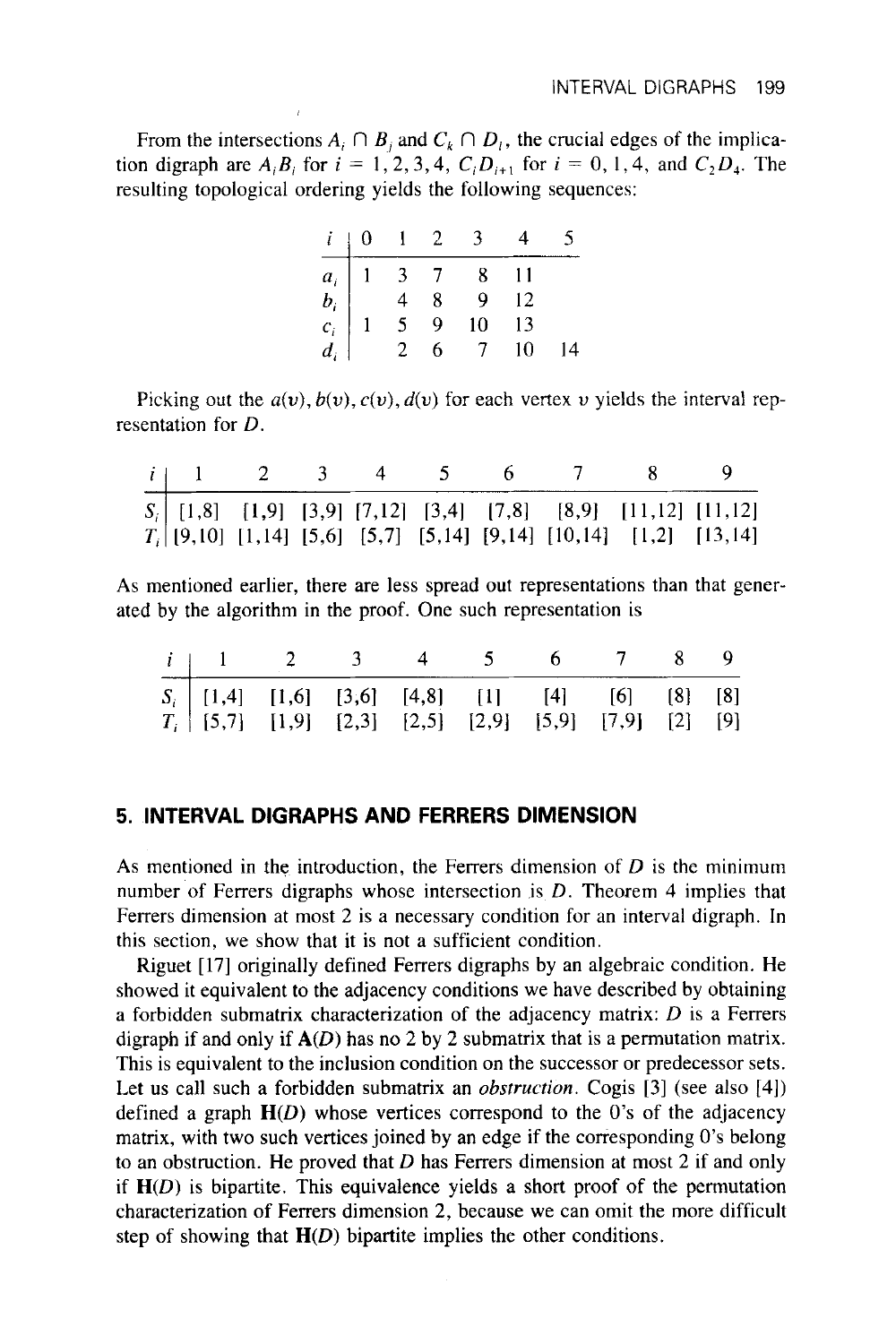**Theorem 5.** The following conditions are equivalent:

- **(A)** *D* has Ferrers dimension at most *2.*
- (B) The rows and columns of *A(D)* can be (independcntly) permuted so that no 0 has a I both below it and to its right.
- (C) The graph  $H(D)$  of couples in *D* is bipartite.

*Proof.* A Implies B. Let  $F_1, F_2$  be two Ferrers digraphs whose intersection is *D*, with adjacency matrices  $A_1, A_2$ . Let  $u_1, \ldots, u_n$  be the row ordering of *A,* that, with some column ordering, puts the 0's of *A,* in the lower left and its 1's in the upper right. Let  $w_1, \ldots, w_n$  be the column ordering of  $A_2$  that, with some row ordering, puts the 0's of  $A_2$  in the upper right and its 1's in the lower left. Put the rows of  $A(D)$  in the order  $u_1, \ldots, u_n$  and its columns in the order  $w_1, \ldots, w_n$ . We denote the matrix position corresponding to vertex pair  $u_iw_i$  as *M*(*u<sub>i</sub>w<sub>i</sub>*), where *M* is any of  $A_1$ ,  $A_2$ ,  $A(D)$ . If  $A(D)$  (*u<sub>i</sub>w<sub>i</sub>*) = 0, then  $D = F_1 \cap F_2$ implies  $A_1(u_iw_i) = 0$  or  $A_2(u_iw_i) = 0$ . If  $A_1(u_iw_i) = 0$ , then  $A_1(u_iw_i) = 0$  for all  $r > i$ , and hence  $A(D)(u,w_i) = 0$  for all  $r > i$ , even though this column may be in a different position in  $A_1$  and  $A(D)$ . Similarly, if  $A_2(u_iw_i) = 0$ , then the remainder of the row in *A(D)* is 0.

*B Implies* C. Permute the rows and columns of *A(D)* so that no 0 has a 1 both to its right and below. Let *R* be the set of *0's* having a 1 somewhere below them, and let C be the set of 0's having a 1 somewhere to the right. For any 2 by *2* submatrix forming a couple, the 0's must be an *R* in the upper right and a *C* in the lower left; these are the only edges in  $H(D)$ . Therefore *H* is bipartite, with the *0's* having no 1 to the right *or* below generating isolated points.

*<sup>C</sup>Implies A.* See *[3]* or [4]. **I** 

*Example 4.* Consider the digraph with the adjacency matrix below. By this theorem, this digraph has Ferrers dimension at most *2.* However, this matrix does not satisfy the condition of Theorem 4 for being an interval digraph. This is the subject of our final theorem.

|  |                                                                                                                                                                                                                                                                                                                                                                                         |  | $v_2$ $v_3$ $v_4$ $v_5$ $v_6$ $v_7$ |  |
|--|-----------------------------------------------------------------------------------------------------------------------------------------------------------------------------------------------------------------------------------------------------------------------------------------------------------------------------------------------------------------------------------------|--|-------------------------------------|--|
|  | $\begin{tabular}{ c cccc } \hline $\upsilon_i$ & $1$ & $1$ & $1$ & $0$ & $0$ & $0$ & $0$ \\ $\upsilon_2$ & $1$ & $1$ & $1$ & $1$ & $1$ & $0$ & $0$ \\ $\upsilon_3$ & $1$ & $1$ & $1$ & $1$ & $1$ & $1$ & $0$ \\ $\upsilon_4$ & $0$ & $1$ & $1$ & $1$ & $1$ & $1$ & $1$ \\ $\upsilon_5$ & $0$ & $1$ & $1$ & $1$ & $1$ & $0$ & $1$ \\ $\upsilon_6$ & $0$ & $0$ & $1$ & $1$ & $0$ & $0$ &$ |  |                                     |  |
|  |                                                                                                                                                                                                                                                                                                                                                                                         |  |                                     |  |
|  |                                                                                                                                                                                                                                                                                                                                                                                         |  |                                     |  |
|  |                                                                                                                                                                                                                                                                                                                                                                                         |  |                                     |  |
|  |                                                                                                                                                                                                                                                                                                                                                                                         |  |                                     |  |
|  |                                                                                                                                                                                                                                                                                                                                                                                         |  |                                     |  |
|  |                                                                                                                                                                                                                                                                                                                                                                                         |  |                                     |  |

**Theorem 6.** The interval digraphs are properly contained in the set of digraphs with Ferrers dimension at most *2.*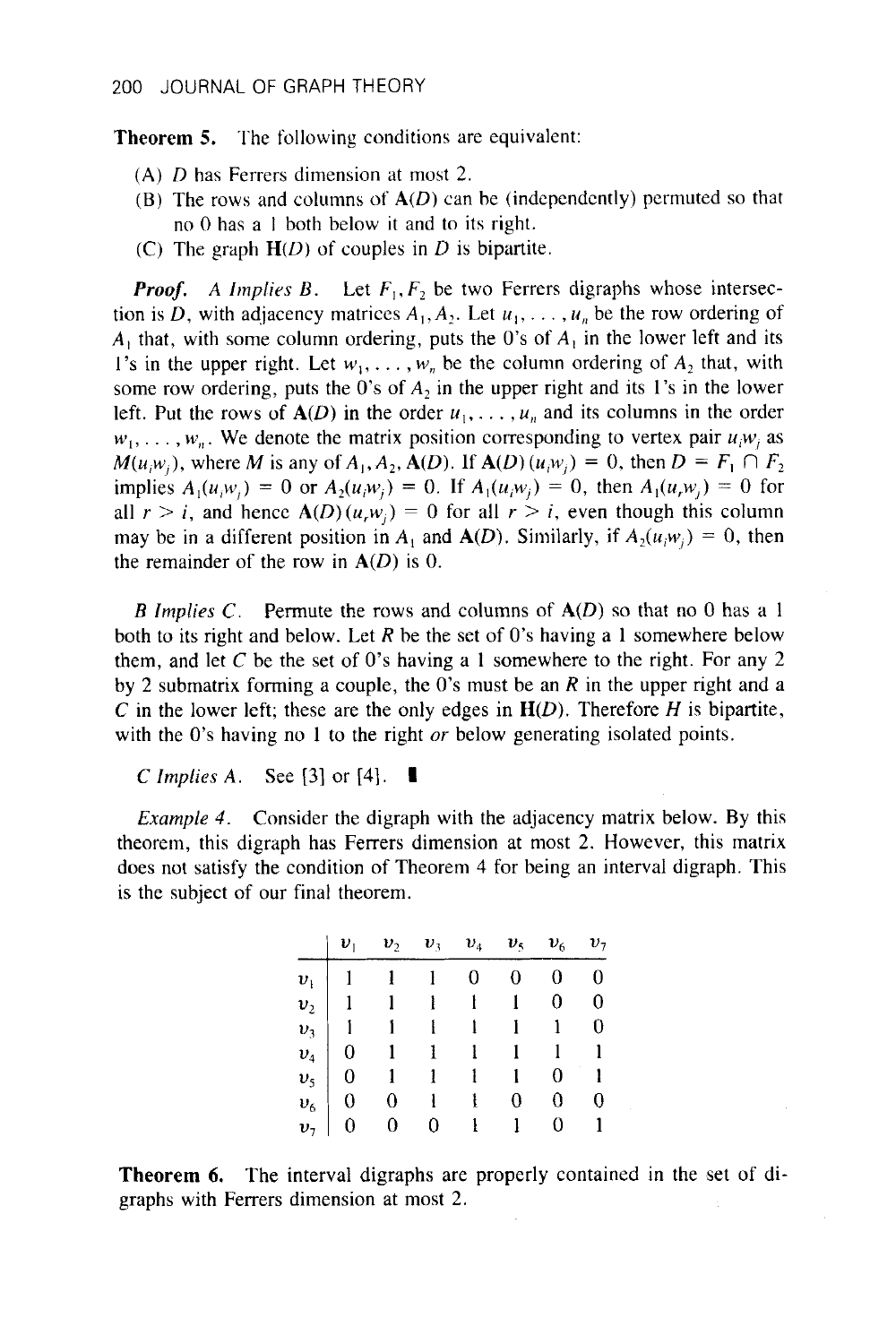*froof.* Any permutation of *A(D)* that satisfies condition *B* of Theorem 4 **also** satisfies condition *B* of Theorem *5,* so inclusion holds. For proper containment, we show that the digraph *D* of Example 4 is not an interval digraph.

We claim there is no way to permute the rows and columns of  $A(D)$  so as to satisfy condition *B* of Theorem **4.** First, note that the 0's of any obstruction must receive different labels; i.e., they cannot be both **R** or both **C.** Therefore, when we consider the bipartite  $H(D)$ , the partite sets of each component must be all **R's or** all C's. For this *D, H(D)* consists of one nontrivial component and one isolated vertex corresponding to  $(v_6, v_6)$ . Leaving the assignment of this label unspecified, the two possibilities we must consider for the nontrivial component yield the assignments below.

|  | 1 1 1 R R R R                                       |  |  | 1 1 1 <i>C C C C</i>  |  |  |  |
|--|-----------------------------------------------------|--|--|-----------------------|--|--|--|
|  | 1 1 1 1 1 R R                                       |  |  | 1 1 1 1 1 C C         |  |  |  |
|  | 1 1 1 1 1 1 R                                       |  |  | 1 1 1 1 1 1 C         |  |  |  |
|  | $C_1$ 1 1 1 1 1                                     |  |  | $R$ 1 1 1 1 1 1       |  |  |  |
|  | $C_1$ 1 1 1 $C_1$                                   |  |  | $R$ 1 1 1 1 $R$ 1     |  |  |  |
|  | $C \quad C \quad 1 \quad 1 \quad R \quad 0 \quad R$ |  |  | $R$ $R$ 1 1 $C$ 0 $C$ |  |  |  |
|  | $C$ $C$ $C$ $1$ $1$ $C$ $1$                         |  |  | $R$ $R$ $R$ 1 1 $R$ 1 |  |  |  |

Next we obtain a forbidden configuration that appears in each of these assignments. Let  $a, b, c, d$  be rows and  $A, B, C, D$  be columns satisfying the following properties: (1) **R** appears in positions *(a, D), (6, D), (b,* C), and the rest of rows  $\overrightarrow{a}$ ,  $\overrightarrow{b}$  is 1. (2)  $\overrightarrow{C}$  appears in positions  $(d, A), (d, B), (c, B)$ , and the rest of columns *A, B* is 1. (3) Row *c* has at least two *R*'s, and column *C* has at least two *C*'s.

We claim no ordering of the rows and columns of a labeled matrix containing rows *a, b, c, d* and columns *A, B,* C, *D* as specified can have only **R's** to the right of each **R** and only **C's** below each *C.* Suppose there is such an ordering. Row *a* forces column *D* to be right-most, and then row *6* forces column *C* to be next to it. Similarly, column *A* forces row *d* at the bottom, and then column *B*  forces row *C* immediate!y above it. But now the next to last diagonal position must be both **R** and C, since *c* has at least two **R's** and *C* has at least two C's.

Consider the two potential assignments of  $R$  and  $C$  in  $A(D)$ . For the assignment on the left, choose  $a, b, c, d$  to be rows 3, 1, 6, 7, respectively, and  $A, B, C, D$ to be columns **3, 1,6,7,** respectively. For the assignment on the'right, choose  $a, b, c, d$  to be rows  $4, 5, 6, 1$ , respectively, and  $A, B, C, D$  to be columns **4,5,6, 1,** respectively. In each case, these choices satisfy the requirements for the forbidden configuration. **I** 

#### **ACKNOWLEDGMENT**

The authors are thankful to T. K. Mukhejee of the Department of Mathematics, Jadavpur University, **for** his keen interest and helpful comments.